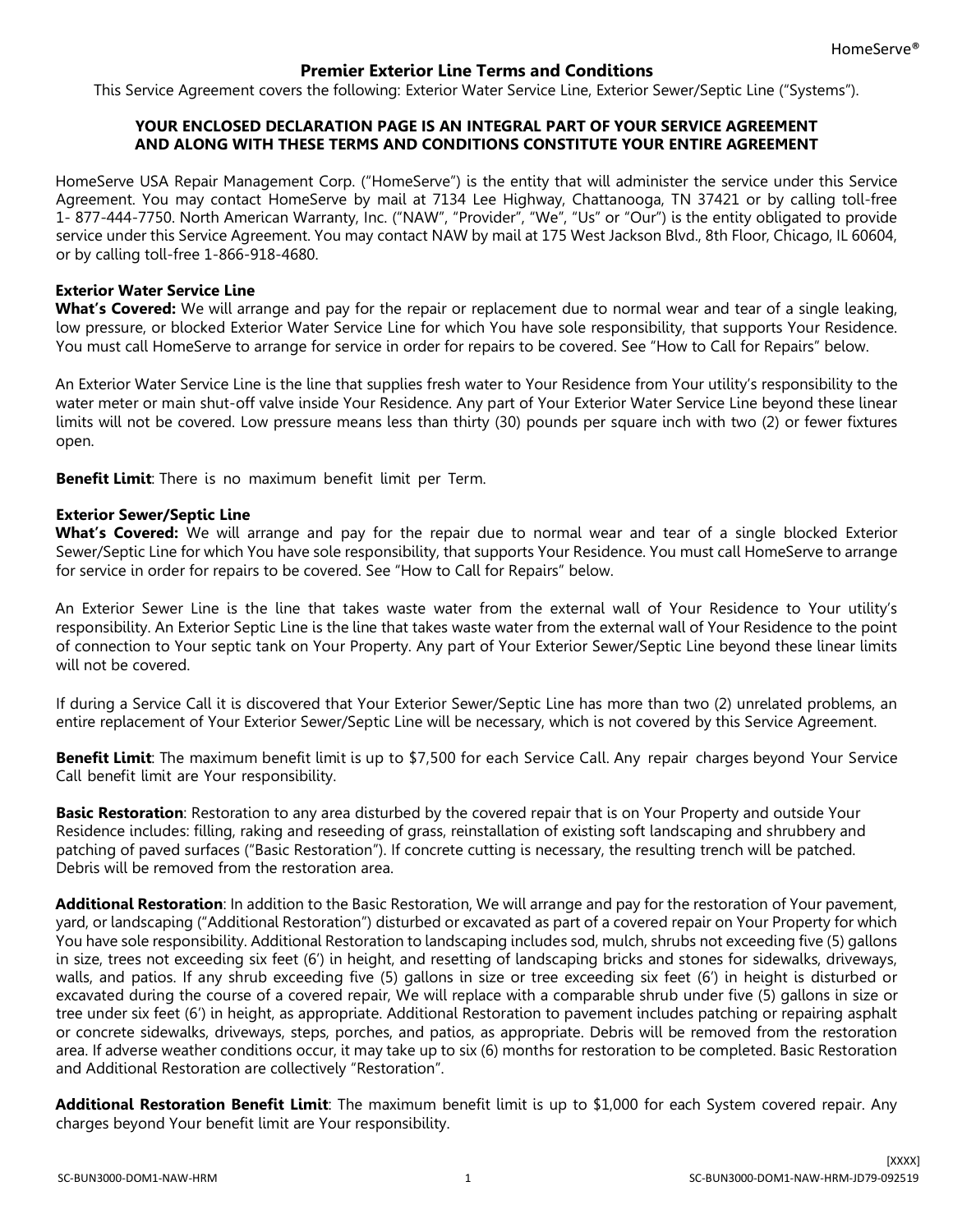Basic Restoration is included in Your System coverage benefit amount. If You exceed Your System coverage benefit limit, those Basic Restoration charges will be included in Your Additional Restoration benefit limit.

### **What's Not Covered – General Exclusions:**

We will not be responsible for any of the following:

- **1. Damages, losses and expenses, whether from negligence or otherwise, caused by: (a) You or any person or entity other than Us or HomeServe or (b) unusual circumstances, meaning a natural disaster, act of God (such as fires, explosions, earthquakes, drought, tidal waves and floods), war, riots, hostilities, strikes or work slowdowns or acts or threats of terrorism.**
- **2. Excluded Damages (see "Our Liability" below). Your rights and remedies may vary depending on the state where Your Property is located.**
- **3. Any correction, upgrade or move of Your existing System not directly related to the necessary repair, in order to meet any code, law, regulation, ordinance or utility directive.**
- **4. Repairs to any section of Your System that You share with or is owned by any third party or is covered by a homeowners', condominium or like association.**
- **5. Any shared System that that provides service to multiple properties or secondary buildings, whether known or unknown;**

**Exterior Water Service Line Exclusions:** 

- **1. Repairs to any line that branches off the main line, for example lines for sprinklers, pools, hot tubs, and/or other outdoor systems.**
- **2. Repair or replacements of remote meter vaults.**
- **3. Repair or replacement to any line that is connected to a well or cistern or lines not connected to a water company system;**
- **4. Repair or replacement of any part of Your Exterior Water Service Line that is not expressly stated to be covered in "What's Covered" above.**

**Exterior Sewer/Septic Line Exclusions:** 

- **1. Repairing or replacing septic tanks, leach beds, sand mounds, check valves, backflow prevention devices, pumps, or any other type of electrical or mechanical device, rain runoff pipes, gray water removal pipes, or any non-conforming drain line, such as a basement or storm drain, connected to Your Exterior Sewer/Septic Line.**
- **2. Repairs to multiple line systems, any line that branches off Your main Sewer/Septic Line, or any secondary lines exiting Your Residence;**
- **3. Any repair of Your Exterior Sewer/Septic Line if Your cleanout(s) is/are inaccessible, missing, broken, or not installed up to code;**
- **4. Snaking Your Exterior Sewer/Septic Line from Your roof or toilets;**
- **5. Repair of Your Exterior Sewer/Septic Line due to failed dye and/or smoke tests or third-party inspections of any kind;**
- **6. Any obstacles to Your Exterior Sewer/Septic Line, including but not limited to porches, decks, trees, and/or walls;**
- **7. Replacement of Your entire Exterior Sewer/Septic Line;**
- **8. Repair of any part of Your Exterior Sewer/Septic Line that is not expressly stated to be covered in "What's Covered" above.**

**Restoration Exclusions:**

- **1. We cannot guarantee the survival of any living materials.**
- **2. Restoration to any part of Your Property not disturbed by a covered repair.**
- **3. Restoration to an entire paved surface in order to match color or texture.**
- **4. Restoration to (a) buildings, sheds, garages, or any other structures; sprinkler/irrigation systems, ponds, waterfalls, or other water structures; and (c) fields, meadows, pastures, or wooded areas.**
- **5. Any plant life that has died or failed to grow due to lack of care or maintenance.**
- **6. Restoration to damages, excavations, or disturbances to Your Property, that existed prior to a covered repair.**
- **7. Any part of Your Property that is shared with or is owned by any third party or covered by a homeowners', condominium, or like association.**
- **8. Restoration that is not expressly stated to be covered in "What's Covered" above.**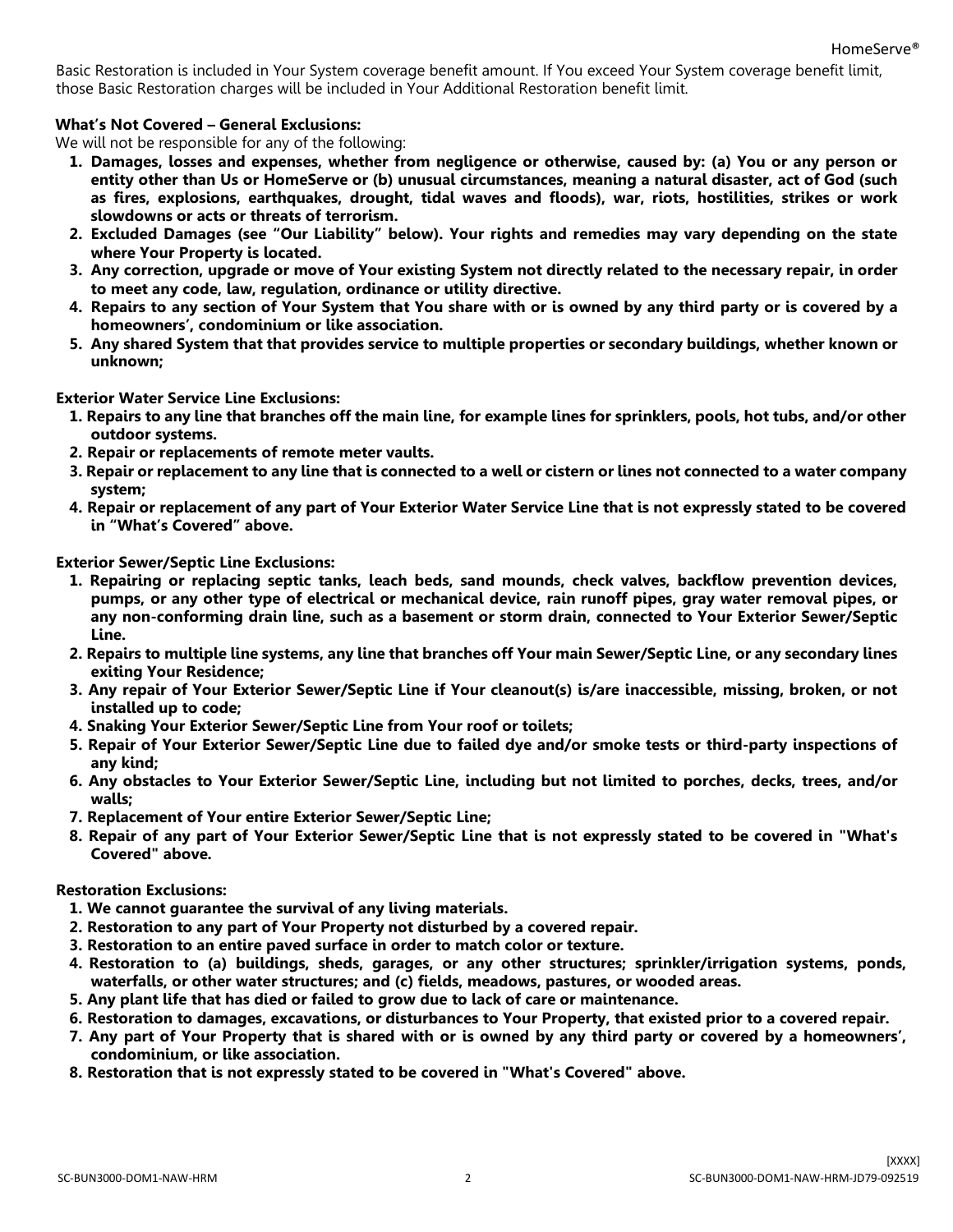**Eligibility:** A single structure, owned by You, used and zoned only for residential occupancy ("Residence") that is permanently secured to the ground, and the land it is located on is also owned by You ("Property") is eligible. Residences include single family homes (inclusive of manufactured housing), duplexes, and townhomes. Any recreational vehicle or other type of home on wheels that is intended to be moved and/or property used for commercial purposes is not eligible. If You are aware of any pre-existing conditions, defects or deficiencies with Your System(s) prior to the Start Date of Your first Term, then You are not eligible for this coverage. You are not eligible for Additional Restoration to any pre-existing damages, excavations, or disturbances to Your Property, which occurred prior to the Start Date of Your first Term. If Your entire System(s) are shared with any third party, or covered by a homeowners', condominium or like association, then You are not eligible for this coverage.

**Exterior Water Service Line Eligibility:** If Your Exterior Water Service Line is more than five hundred feet (500') in length, then You are not eligible for this coverage.

**Length of Service Agreement:** Your Service Agreement begins on the Start Date listed on Your Declaration Page and will continue for twelve (12) months ("Term") provided neither You nor We cancel. See "Cancellation/Refund" below. There is an initial waiting period of thirty (30) days, within which You will not be able to request a Service Call. This means You will receive less than twelve (12) full months of coverage during the first year. Upon renewal (if applicable), You will not be subject to a waiting period.

**How to call for repairs:** You must call HomeServe and a service representative will assist in the diagnosis of Your repair and the scheduling of a visit from one of HomeServe's approved local technicians. You will not be reimbursed for work done by technicians who are not authorized by HomeServe. Technicians must have safe and clear access to, and safe working conditions at and around the work area. Additional Restoration will be carried out once the covered repair has been completed. There is no Service Call fee.

**Covered repairs and Additional Restoration:** Whether Your Systems are to be repaired or replaced is entirely within the discretion of HomeServe. Covered repairs and Additional Restoration are guaranteed against defects in materials and workmanship for one year. Under the guarantee We will arrange at Our expense and discretion for repair or replacement. We disclaim any and all statutory or common law warranties (whether express or implied) other than Our covered repair guarantee and any implied warranties that cannot be excluded under applicable law.

**Receiving Documents Electronically**: You can receive Your Service Agreement and all related documents electronically. If You consented to electronic delivery, these documents will be sent to the email address listed on Your Declaration Page ("Email Address"). Documents sent to the Email Address will be deemed to have been received by You. You may stop receiving documents electronically by calling HomeServe or by updating Your preferences in Your profile on HomeServe's website. You may also call HomeServe to update Your Email Address or to receive a paper copy of Your Service Agreement.

**Renewal:** If You pay through Your utility bill, by credit/debit card or by direct debit this Service Agreement will automatically renew for a further term of 12 months. If You paid by check, or if You pay by credit/debit card and requested that We not automatically renew this Service Agreement, You must renew this Service Agreement prior to the end of the Term to ensure continuous coverage. We reserve the right to not offer this Service Agreement upon renewal.

**Cancellation/Refund:** You may cancel this Service Agreement at any time by calling HomeServe. If You cancel within thirty (30) days of the Start Date, You will receive a full refund less any claims paid by Us. If You cancel more than thirty (30) days after the Start Date, Your cancellation will be effective at the end of the then current billing month. If applicable, You will be entitled to a pro-rata refund less any claims paid by Us.

If Your local utility company or municipality provides similar coverage to You at no charge, You can contact HomeServe to cancel and You will receive a refund of the payments You have made less any claims paid by Us. You may be required to provide evidence of the similar coverage. If We find that You have such coverage or are otherwise ineligible for the coverage provided by this Service Agreement, We may cancel on no less than fifteen (15) days' written notice to You and will refund the payments You have made less any claims paid by Us.

We may cancel for any reason on sixty (60) days' written notice to You. We can also cancel, on no less than fifteen (15) days' written notice to You for: (a) non-payment of the Price; or (b) Your fraud or misrepresentation of facts that are material to this Service Agreement or benefits provided under it. If We cancel under (b) above, You will be entitled to a pro-rata refund less any claims paid by Us.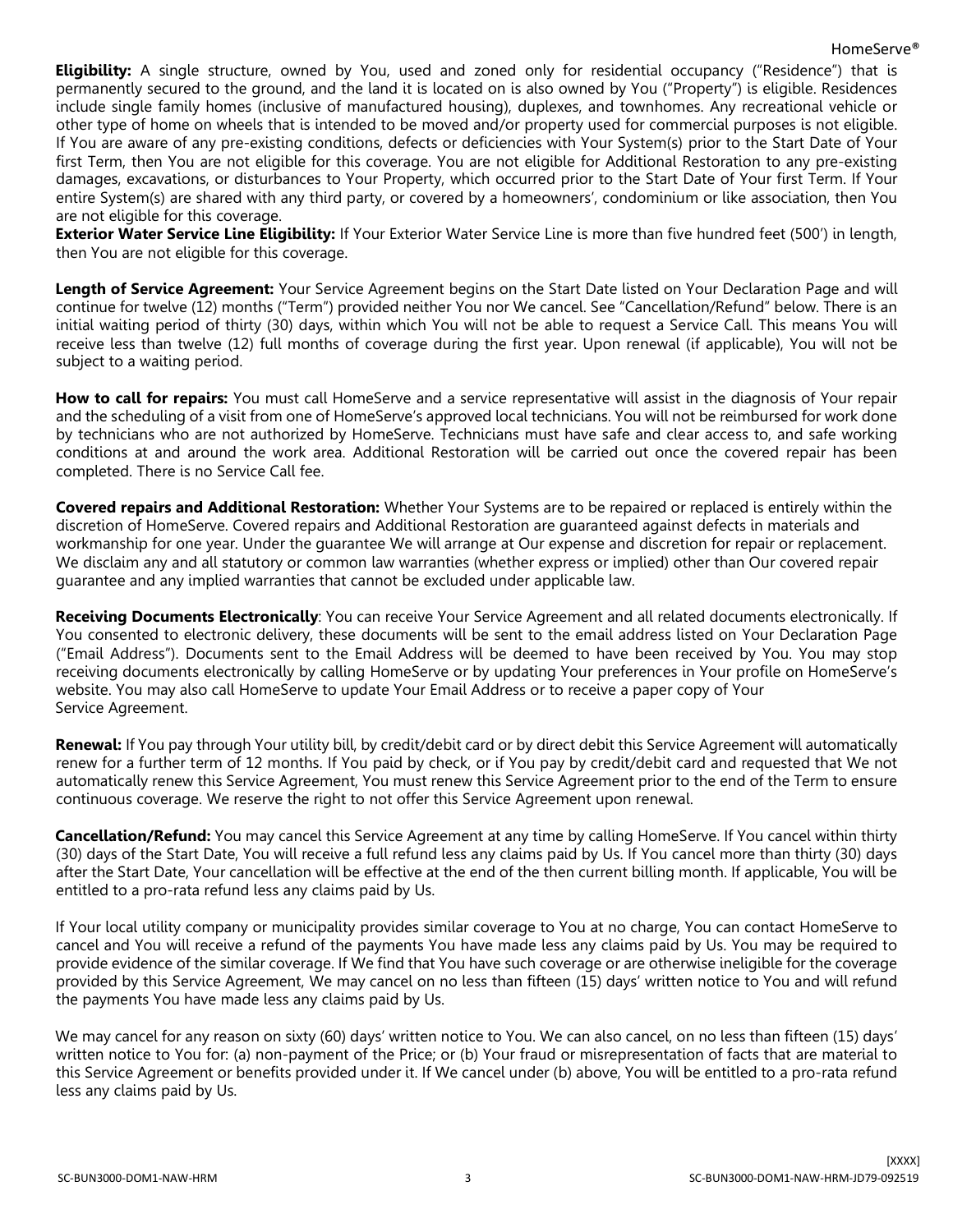Written notices from Us under this section will tell You exactly when Your Service Agreement will be cancelled and why it has been cancelled. The notice periods referred to in this section begin when We send the notice to You.

## **Key Terms:**

"**Declaration Page**" – The enclosed document that forms a part of this Service Agreement, listing important information regarding You, Your Property and other vital information.

"**Price**" – The amount You agree to pay for this Service Agreement, as listed on Your Declaration Page.

"**Service Agreement**" – The documents that constitute all of Your rights and responsibilities as a Service Agreement holder; which consist of these terms and conditions and Your Declaration Page.

"**Service Call**" – A visit to Your Property by one of HomeServe's approved local technicians, where work is performed to diagnose and complete a single repair, or where it is determined the repair is not covered.

"**You**" or "**Your**" – The purchaser of this Service Agreement who is the Service Agreement holder listed on the Declaration Page.

**Privacy policy:** HomeServe is serious about the private nature of Your personal data. Please read their Privacy Policy, a link to which can be found at the bottom of every page at www.ho[meserveusa.com](http://www.homeserveusa.com/) carefully to fully understand how they collect, share, and protect personal data about You. You can also call HomeServe to request a copy.

**Assignment/Amendment:** We may assign this Service Agreement, in whole or in part, at any time without prior notice to You. We may change this Service Agreement (including the Price) and delegate any of Our obligations at Our sole discretion and without Your consent provided We give You thirty (30) days' prior written notice of the changes. The changes will become effective thirty (30) days after We send You the notice. You may not change this Service Agreement or delegate any of Your obligations. Should certain terms or conditions in this Service Agreement be held to be invalid or unenforceable, the remainder of the terms and conditions in this Service Agreement shall remain valid.

**Transfer:** This Service Agreement is not transferable by You.

**Responsibility for benefits owed to You:** This is not an insurance policy; it is a Service Agreement. HomeServe will serve as Your point-of-contact for all questions or concerns. Our obligations under this Service Agreement are insured under a service contract reimbursement insurance policy. If We fail to pay or to deliver service on a claim within sixty (60) days after proof of loss has been filed, or in the event You cancel this Service Agreement and We fail to issue any applicable refund within sixty (60) days after cancellation, You are entitled to make a claim against the insurer, Virginia Surety Company, Inc., 175 West Jackson Blvd., 8th Floor, Chicago, IL 60604, 1-800-209-6206.

**Our Liability: To the fullest extent permitted by applicable law, (1) You agree that We and HomeServe, and both of our respective parents, successors, affiliates, approved technicians and our and their officers, directors, employees, affiliates, agents, contractors or similar parties acting on behalf of either Us or HomeServe shall not be liable to You or anyone else for: (a) any actual losses or direct damages that exceed the lowest applicable per repair benefit limit set out above relating to any repairs performed by Us, HomeServe or on behalf of either Us or HomeServe or services provided hereunder giving rise to such loss or damage; or (b) any amount of any form of indirect, special, punitive, incidental or consequential losses or damages, damages based on anticipated or lost profits, wages, or revenue, or damages based on diminution in value or a multiple of earnings, including those caused by any fault, failure, delay or defect in providing any repairs performed by Us, HomeServe or on behalf of either Us or HomeServe or services provided under this Service Agreement, regardless of whether such damages were foreseeable and whether or not We or HomeServe or anyone acting on behalf of either Us or HomeServe have been advised of the possibility of such damages (the damages listed in clauses (a) and (b), collectively the "Excluded Damages"); and (2) these limitations and waivers shall apply to all claims and all liabilities and shall survive the cancellation or expiration of this Service Agreement. You may have other rights that vary from state to state.**

**Arbitration: YOU, NAW AND HOMESERVE ALL AGREE TO RESOLVE DISPUTES ONLY BY FINAL AND BINDING ARBITRATION OR IN SMALL CLAIMS COURT as follows:**

A. **EXCEPT FOR SMALL CLAIMS COURT CASES THAT QUALIFY, ANY DISPUTE THAT IN ANY WAY RELATES TO OR ARISES OUT OF THIS SERVICE AGREEMENT OR FROM ANY OTHER AGREEMENT BETWEEN US, OR SERVICES OR BENEFITS YOU RECEIVE OR CLAIM TO BE OWED FROM NAW OR HOMESERVE, WILL BE RESOLVED BY FINAL AND BINDING ARBITRATION BY ONE OR MORE ARBITRATORS BEFORE THE AMERICAN ARBITRATION ASSOCIATION ("AAA"), OR ANOTHER ARBITRATION ADMINISTRATOR THAT WE MUTUALLY AGREE UPON**.

Arbitration will apply not only to claims against NAW or HomeServe, but also claims against the officers, directors, managers, employees, agents, affiliates, insurers, technicians, successors or assigns of NAW or HomeServe.